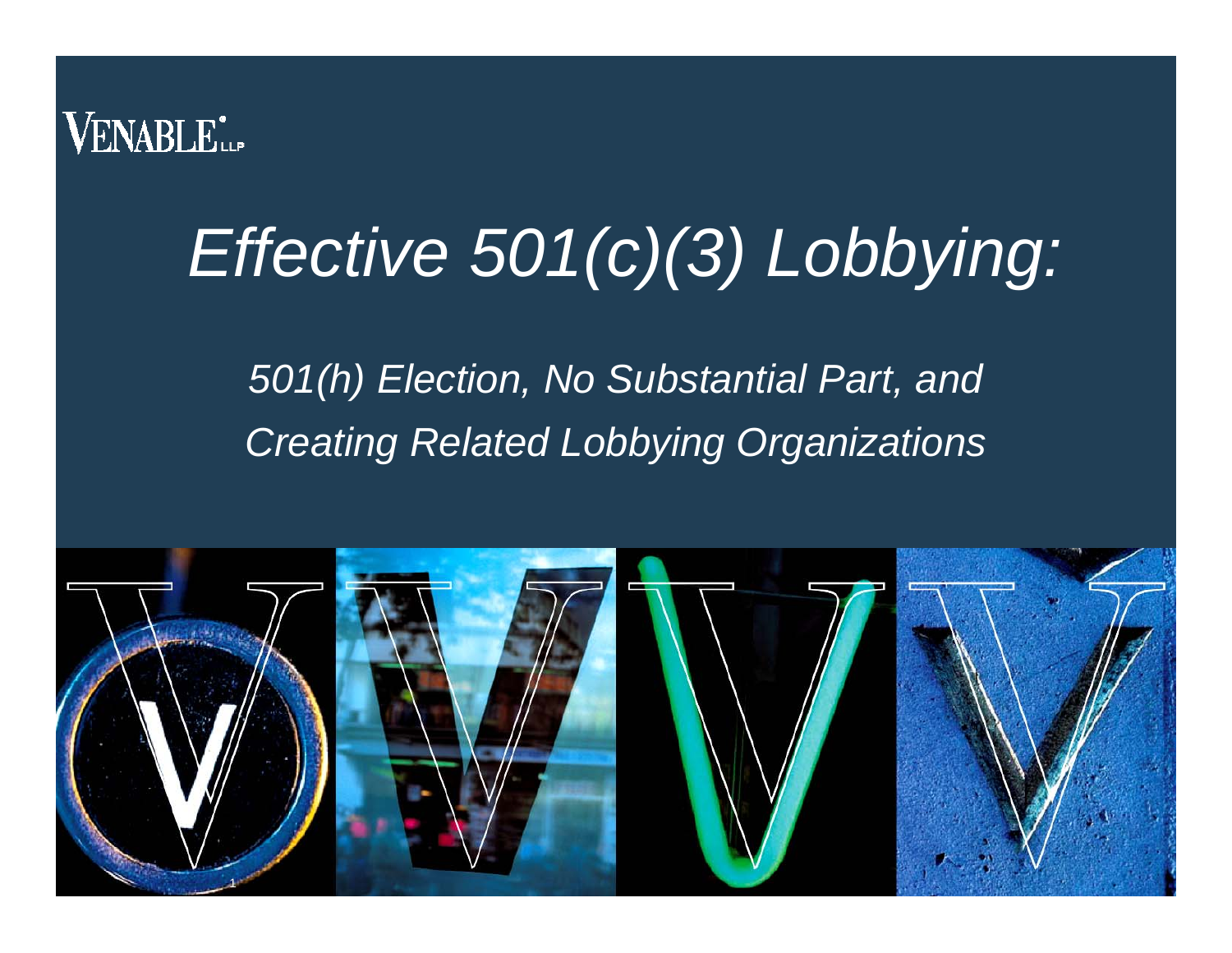#### **VENABLE**\*

#### **501(c)(3) Lobbying Limits**

- $\Box$  **Lobbying restriction**: Section 501(c)(3) of the Tax Code permits lobbying as long as lobbying is not a "substantial part" of organization's total activities**.**
- $\mathbb{R}^3$  **Political prohibition**: Section 501(c)(3) prohibits public charities from engaging in any political activities.

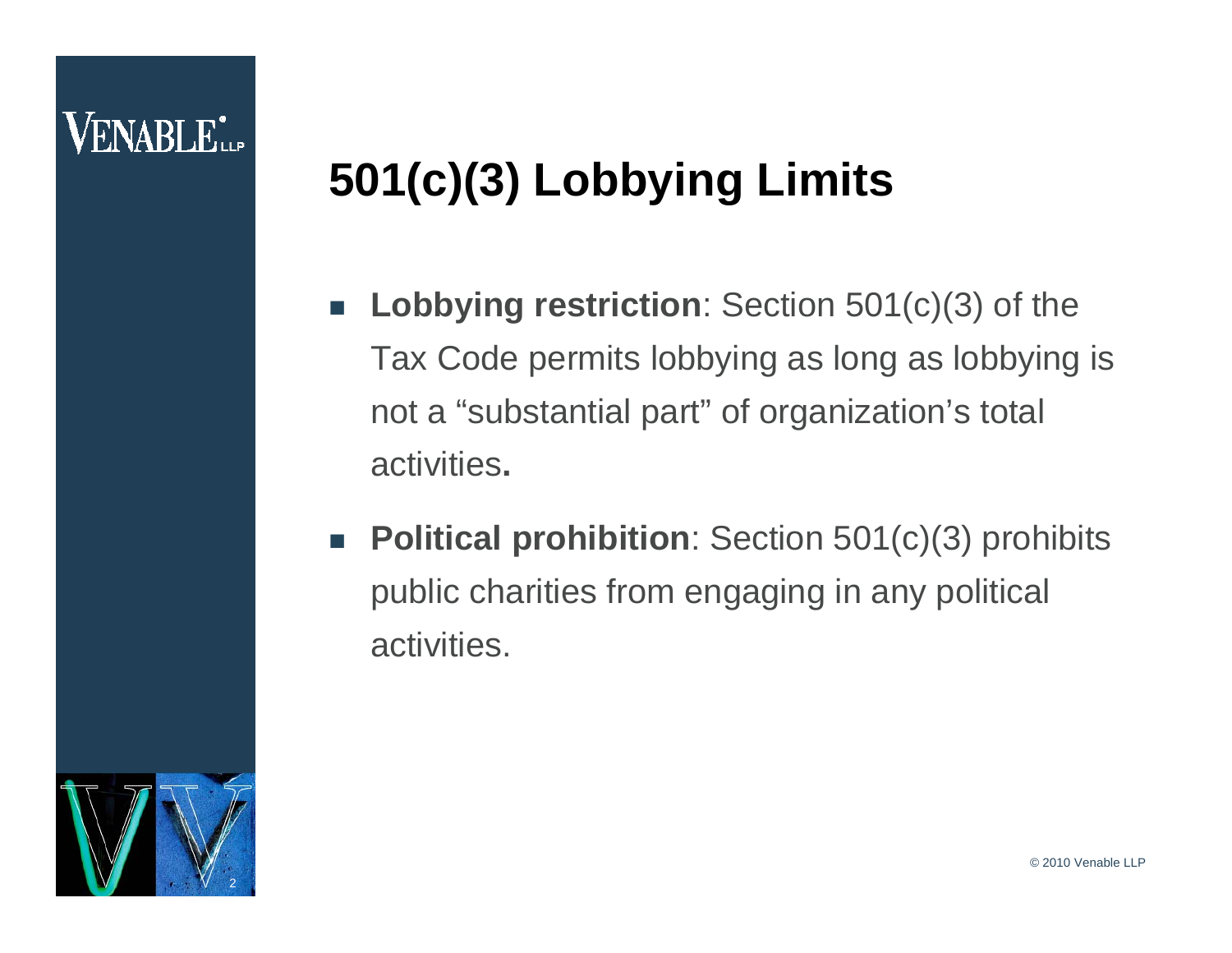#### **Lobbying Restriction**

- $\overline{\phantom{a}}$  The Tax Code provides organizations with two options for tracking and reporting lobbying activities:
	- "No substantial part" test, or
	- $\mathcal{L}_{\mathcal{A}}$ 501(h) election.

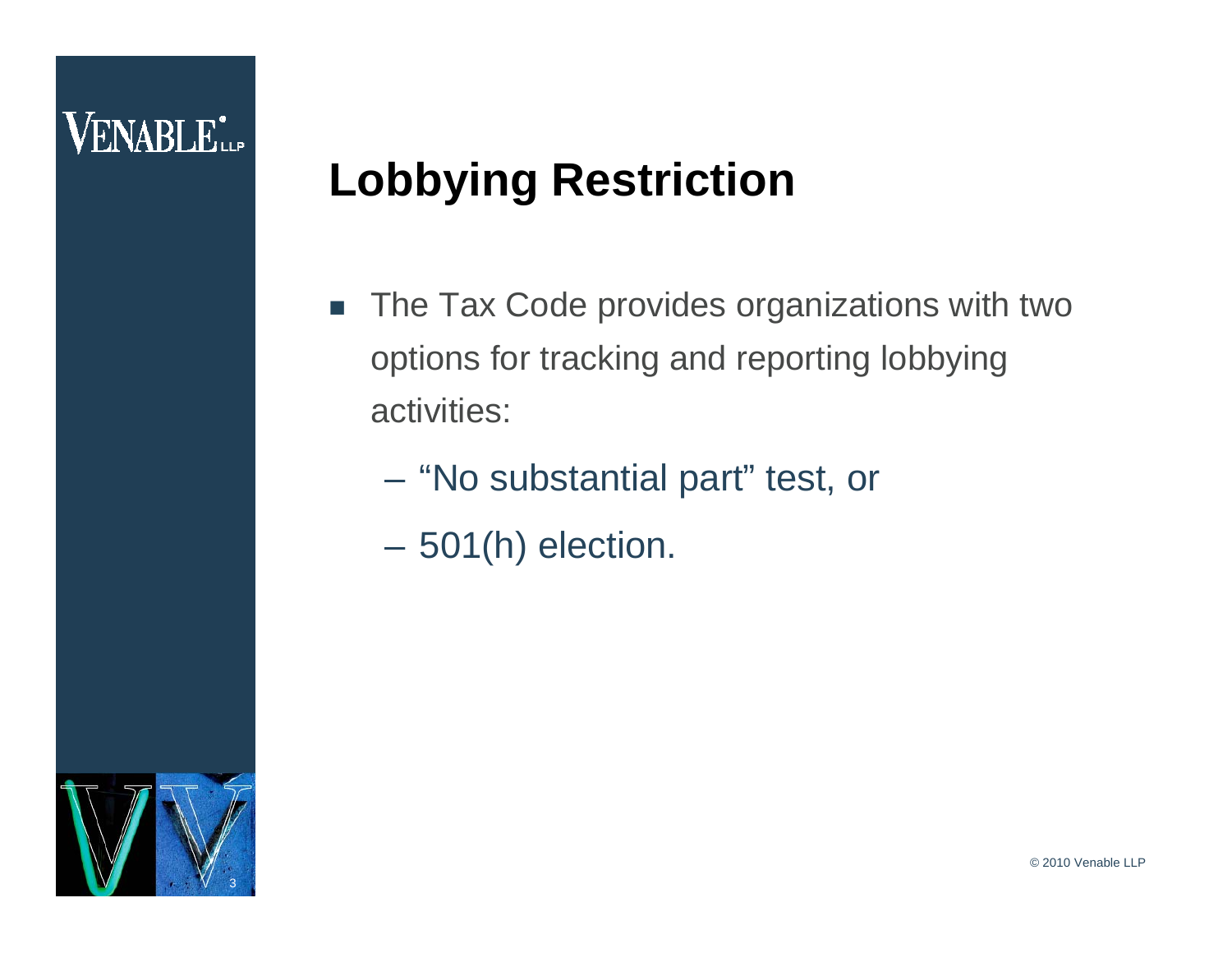#### **No Substantial Part Test**

- П Tax Code does not define substantiality.
- $\sim$  Courts general apply a "facts and circumstances" test that balances the organization's activities in relation to its objectives and circumstances.
- $\overline{\phantom{a}}$  The definition of lobbying is also vague. It includes "attempting to influence legislation by propaganda or otherwise" and advocating, "proposing, supporting, or opposing of legislation."

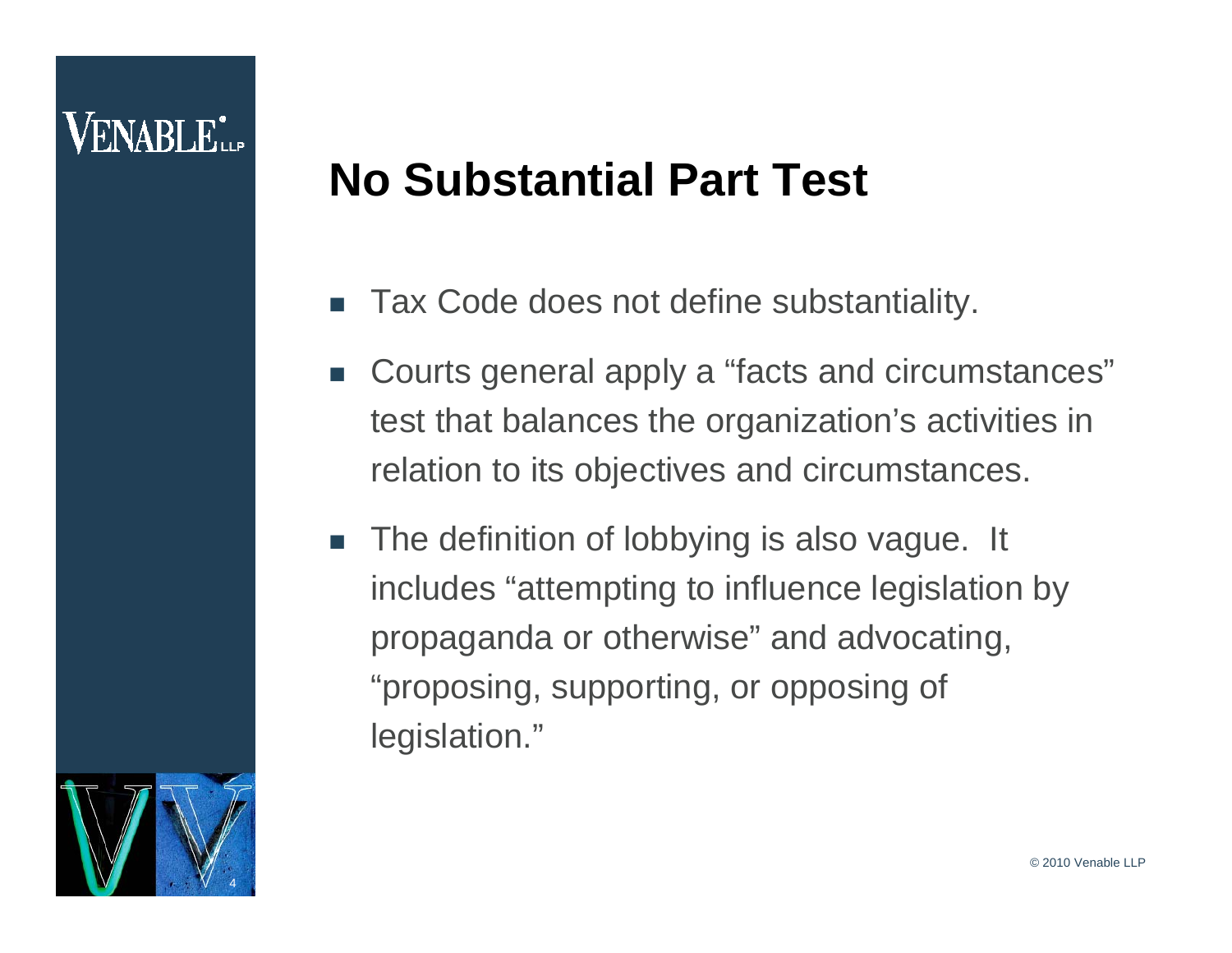#### **501(h) Election**

- П Under this provision, a 501(c)(3) violates the lobbying limits if it:
	- makes lobbying expenditures in excess of the "lobbying ceiling" amount for such organization for each taxable year, or
	- makes grass roots expenditures in excess of the "grass roots ceiling" amount for such organization for each taxable year
- П To use this alternative method, a 501(c)(3) must file Form 5768 notifying the IRS that the organization is electing to use the expenditure test under 501(h).

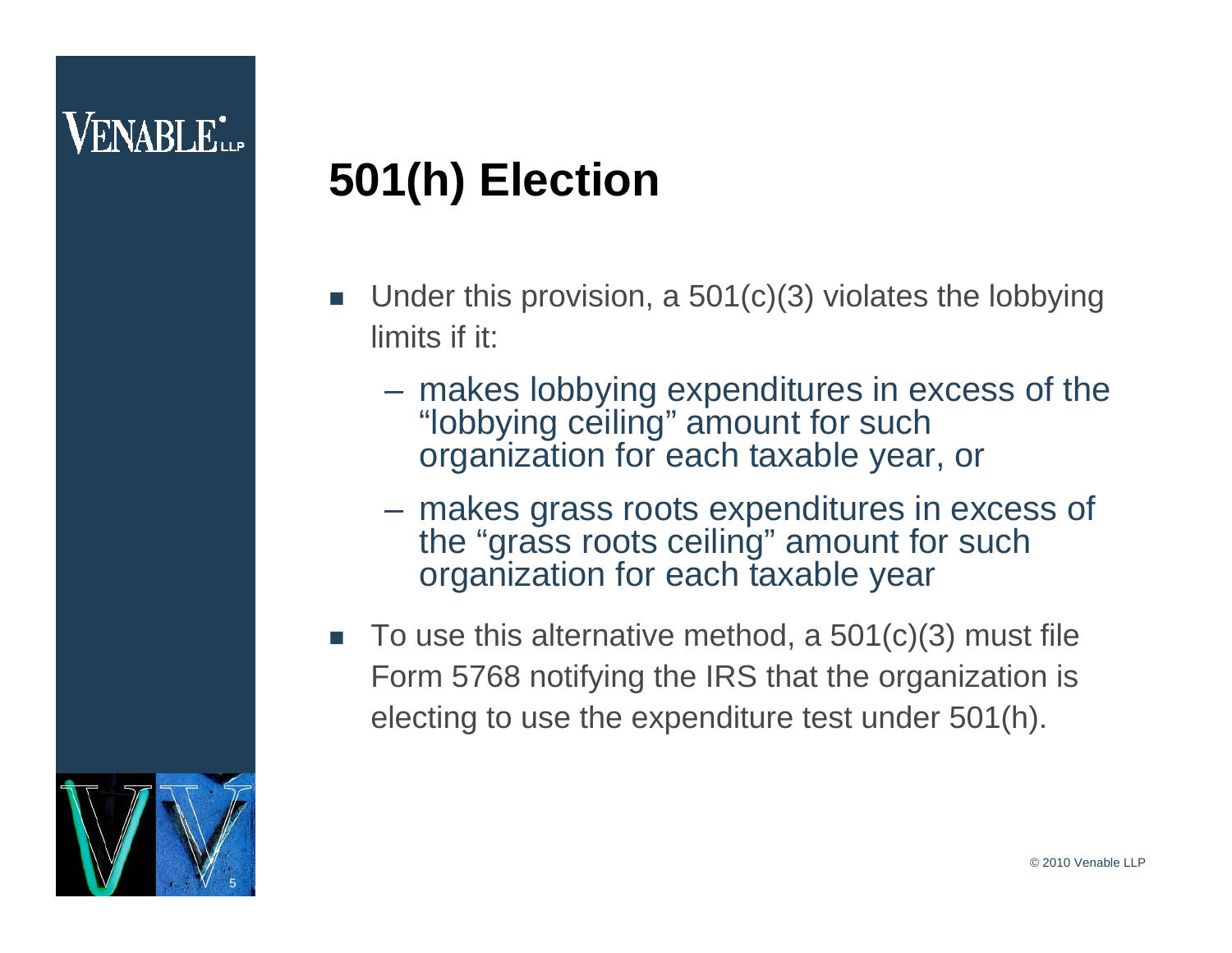#### **Expenditure Test**

- An organization's lobbying and grass roots ceilings depend on the amount it spends on "exempt purposes" (i.e., the amounts paid or incurred by the entity to further the charitable, educational, scientific, or other exempt purpose for which it was organized).
- $\mathcal{C}_{\mathcal{A}}$  Under Section 4911(c)(2) of the Tax Code, the annual limit on lobbying expenditures is the sum of:
	- 20% of the first \$500,000 of an organization's exempt purpose
	- expenditures; plus
	- 15% of the second \$500,000 of such expenditures; plus
	- 10% of the third \$500,000 of such expenditures; plus
	- 5% of the remainder of such expenditures.
- L This limit is subject to an overall cap of \$1 million in annual lobbying expenditures.

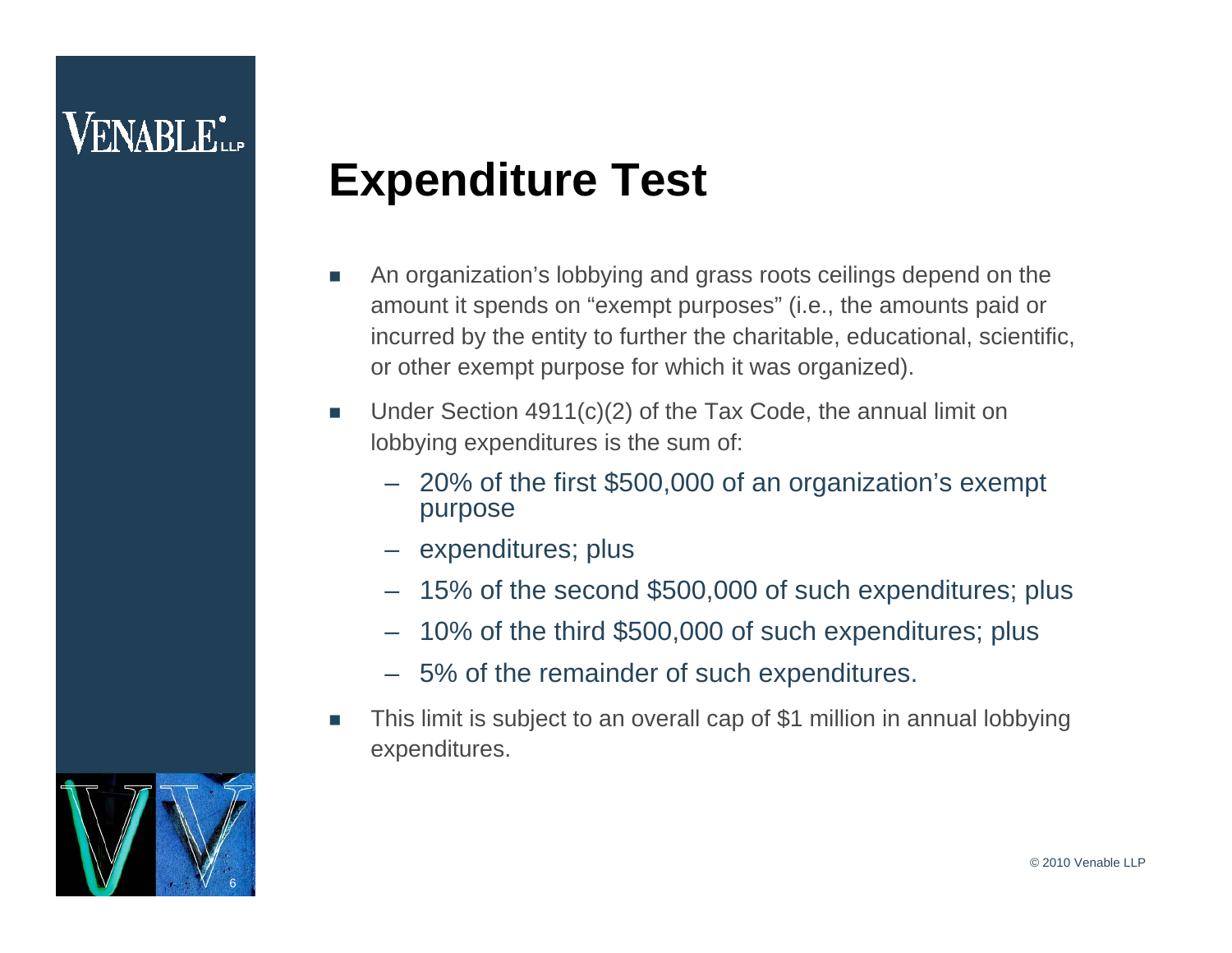# **Definition of "Lobbying" Under 501(h) Election**

- F "Influencing legislation" is defined as:
	- **Grass roots lobbying**: any attempt to influence any legislation through an attempt to affect the opinions of the general public or any segment thereof; and
	- **Direct lobbying**: any attempt to influence any legislation through communication with any member or employee of a legislative body, or with any government official or employee who may participate in the formulation of the legislation.
- E For both direct and grassroots lobbying, the costs of **researching, planning, drafting, reviewing, publishing, and mailing**—including any amount paid as compensation for an employee's work on any of these activities—are lobbying expenditures. The allocable portion of administrative, overhead, and other general expenses attributable to "lobbying" also count as lobbying expenditures.

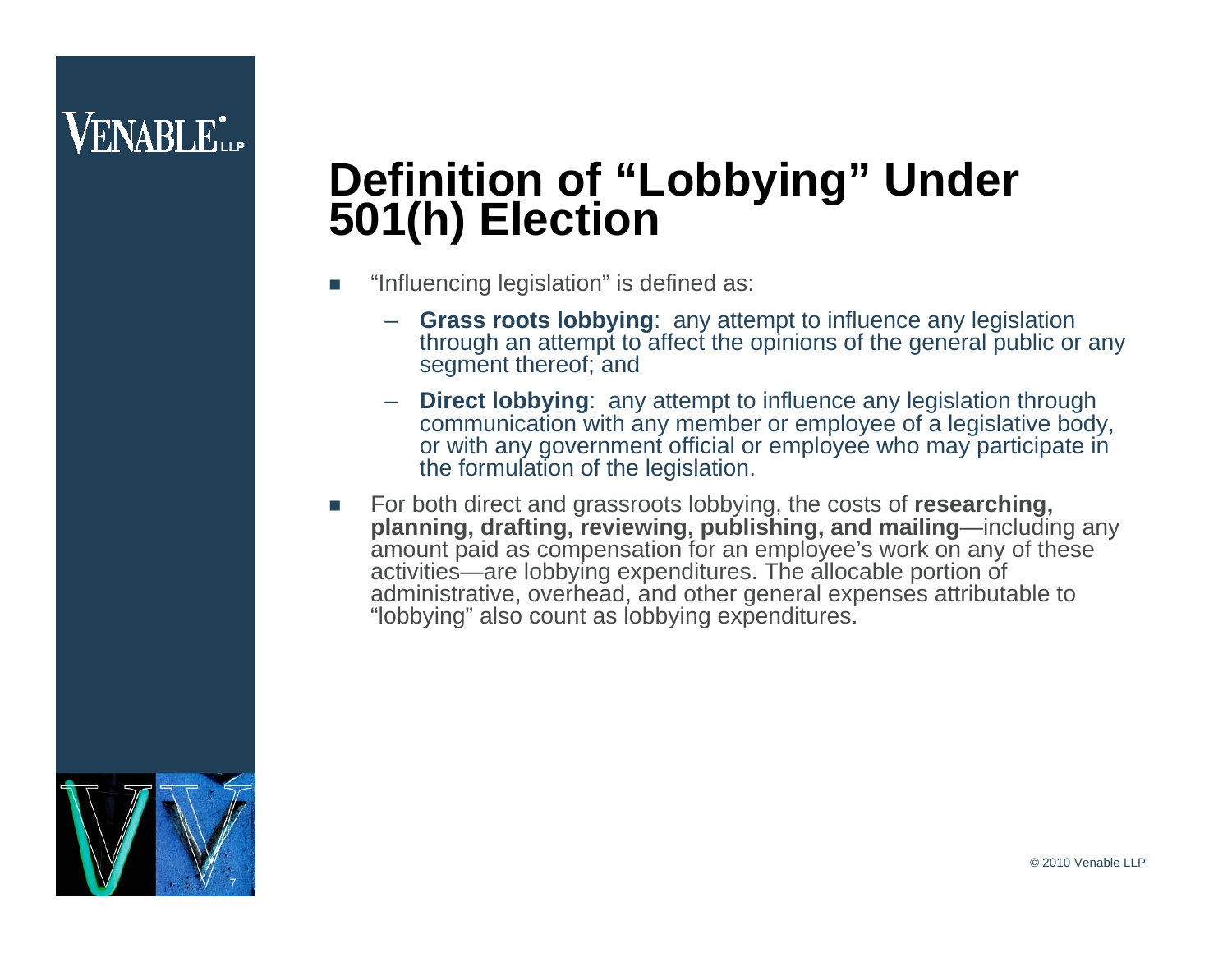## **Exceptions to Definition of "Lobbying"**

- П The following activities are **excluded** from the definition:
	- nonpartisan analysis, study, or research;
	- technical advice or assistance to a governmental body/committee in response to a written request by such body;
	- appearances before, or communications to, any legislative body with respect to a possible decision which might affect the organization's existence, its powers and duties, tax-exempt status, or the deduction of contributions to the organization ("self-defense activities");
	- communications between the organization and its bona fide members with respect to legislation of direct interest to the organization (unless the communication urges members to contact their legislator).

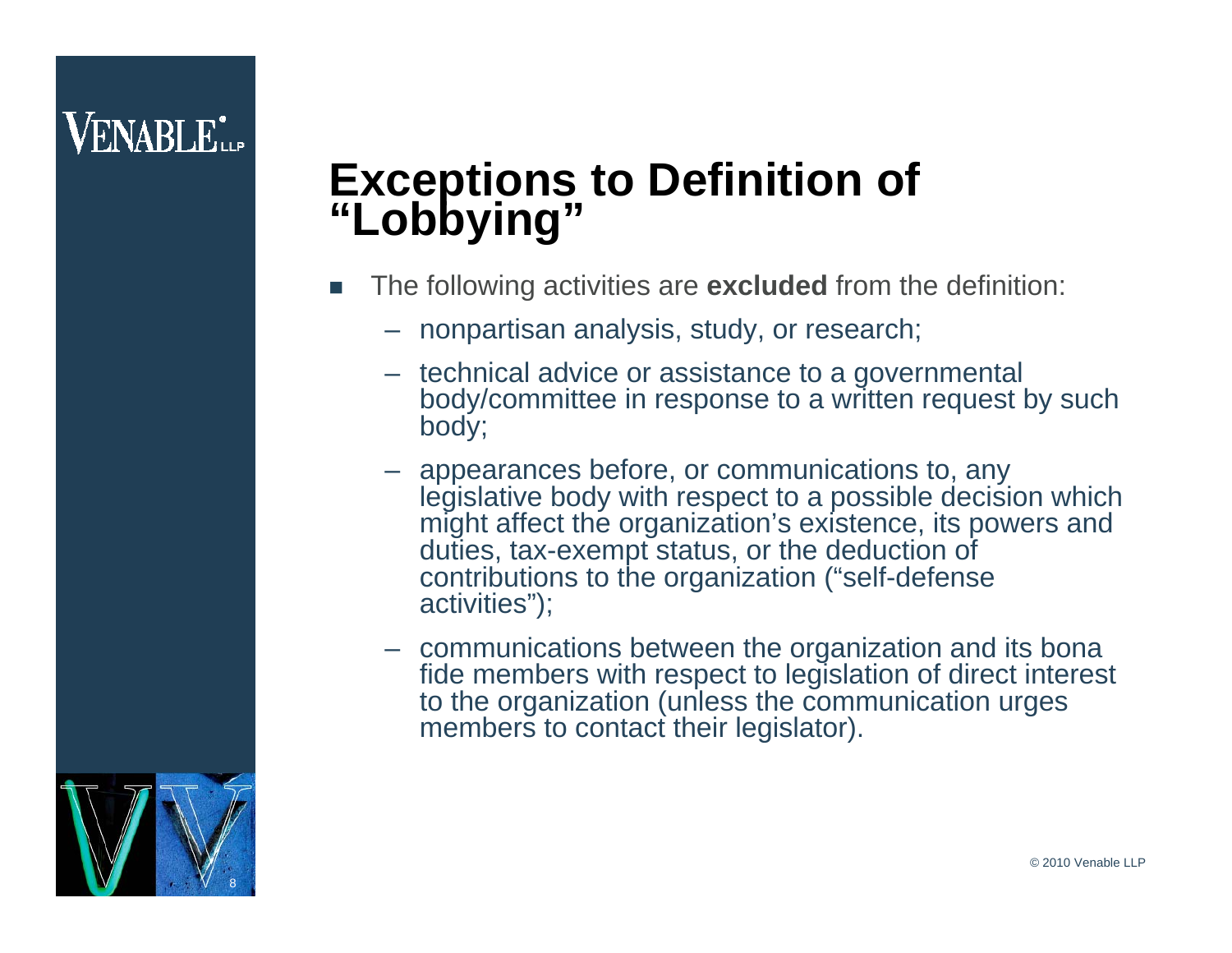#### **Basic Do's and Don'ts**

- П Therefore, a 501(c)(3) *may not*:
	- Support or oppose candidates for public office (absolute prohibition); or
	- Lobby on specific legislation in substantial part or, under Section 501(h), beyond a certain percentage of its expenditures.
- П However, a 501(c)(3) *may*:
	- Lobby on specific legislation within the Code's lobbying limits;
	- Advocate for or against passage of ballot measures;
	- Set up related 501(c)(4) or (c)(6) entity to conduct lobbying and political activities;
	- Conduct nonpartisan get-out-the-vote and voter registration drives;
	- Provide its members with voting records of legislators as long as not limited to just campaign season.

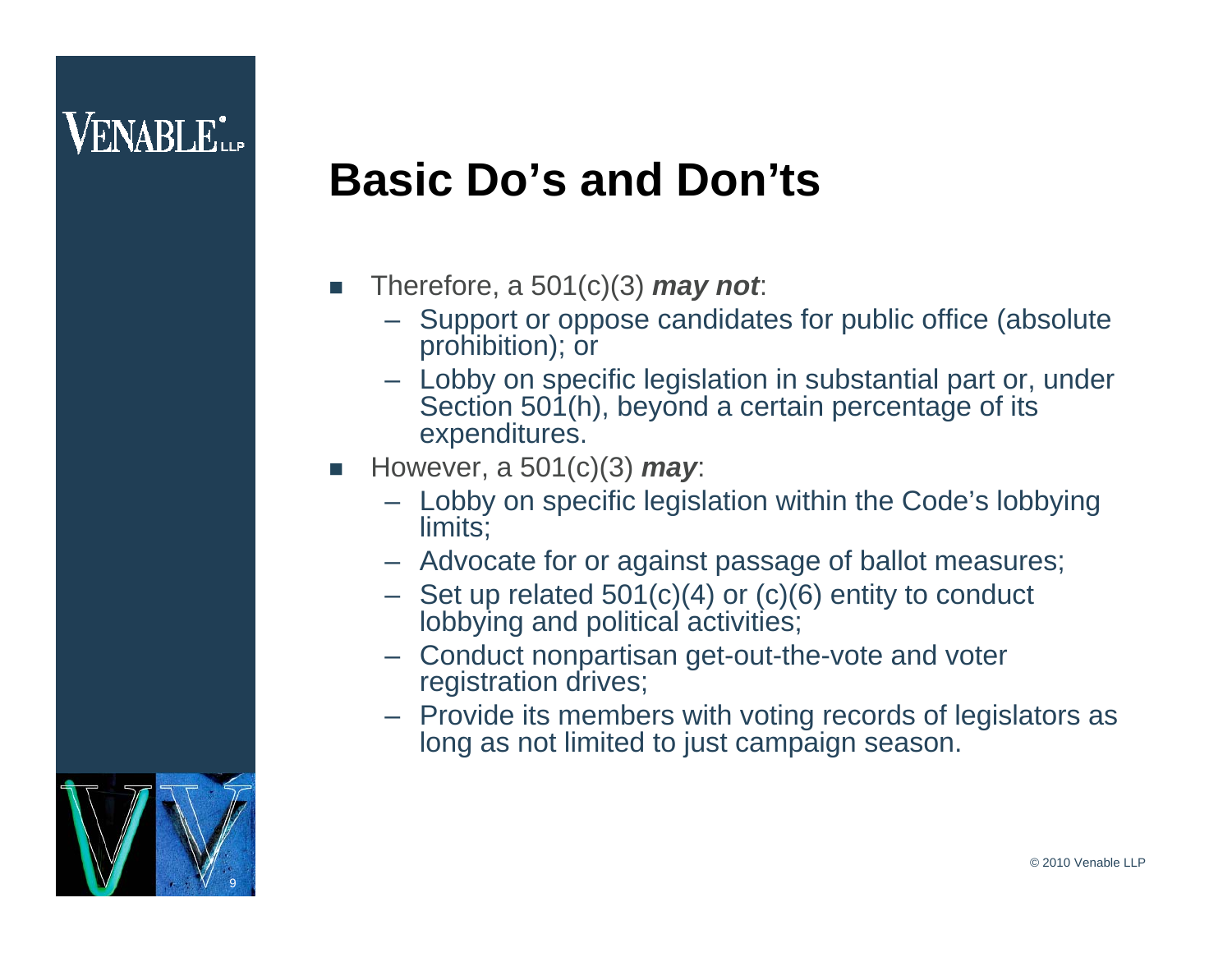# **Tracking Lobbying Expenses Under Tax Code and LDA**

- $\Box$  Lobbying 501 (c)(3)'s are required to track and report their lobbying activities under
	- the Tax Code on their annual Form 990 informational returns, *and*
	- under the LDA if one or more of their employees spends more than 20% of his time on lobbying activities.

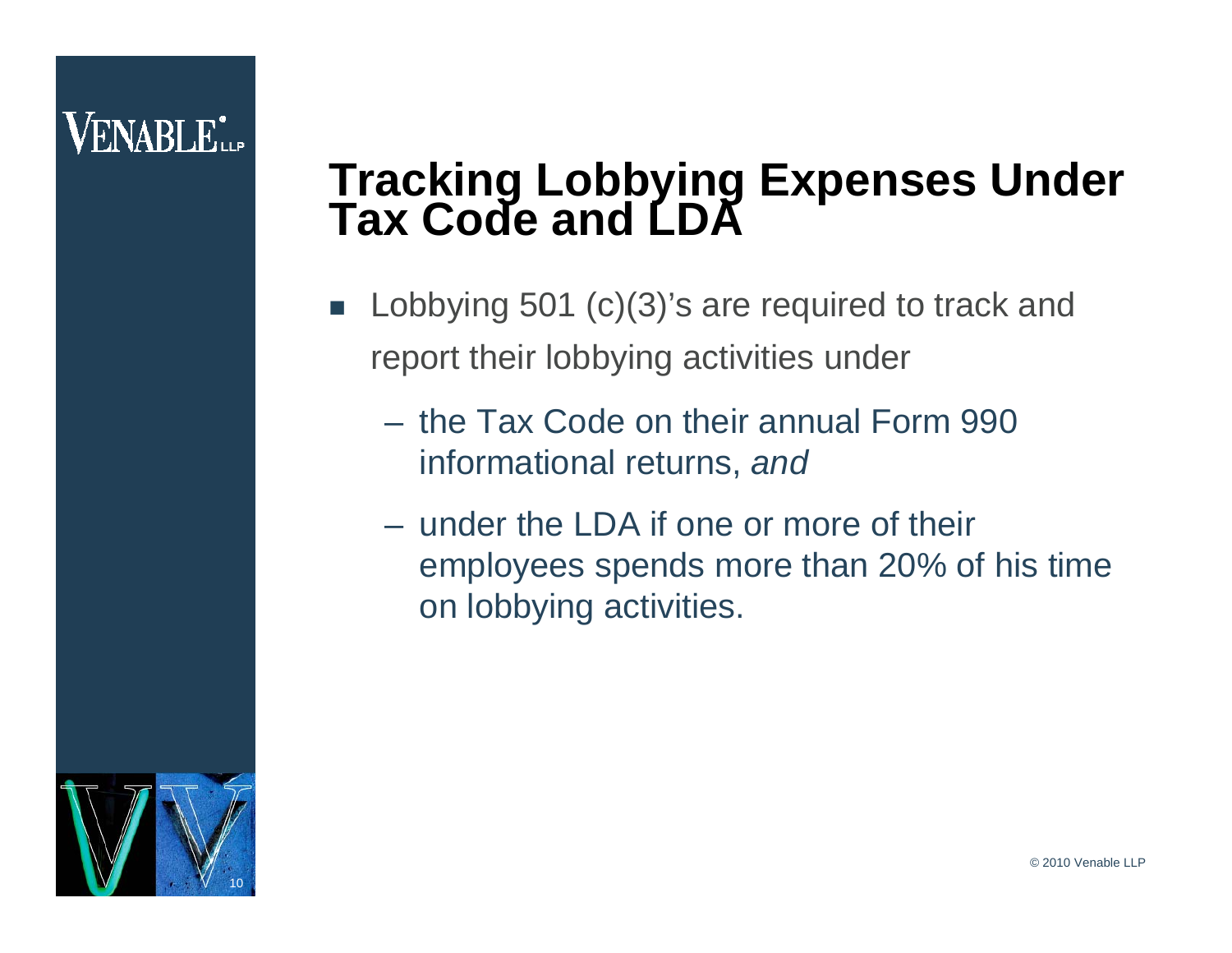#### **Lobbying Disclosure Act**

- $\mathcal{L}_{\mathcal{A}}$  "Lobbying activities" include
	- "lobbying contacts," *and*
	- efforts in support of such contacts, such as preparation, planning, and research.
- "Lobbying contacts" are the actual communications with "covered officials."
- Covered *legislative* officials include all elected Members of the House an Senate, as well as all employees and officials of Congress.
- F Covered *executive* branch officials include the President; Vice President; certain members of military; any employee in the Executive Office of the President; any employee listed in levels I through V of the Executive Schedule; and Schedule C political appointees.

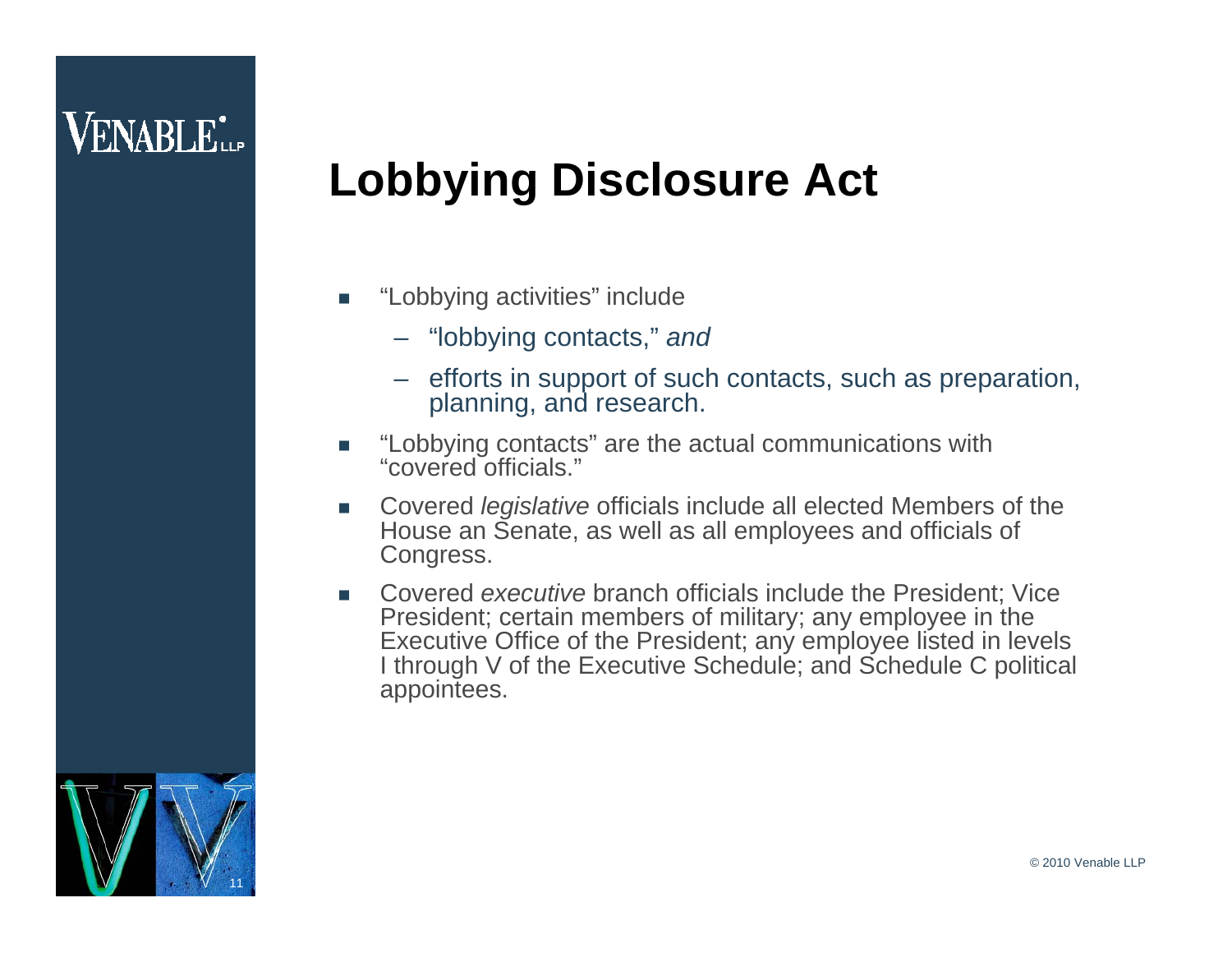#### **"Lobbying Contacts"**

- $\sim$  A contact is not a lobbying contact unless it involves:
	- The formulation, modification, or adoption of federal legislation;
	- The formulation, modification, or adoption of a federal rule, regulation, Executive Order, other policy of the U.S. government;
	- The administration or execution of a federal program or policy; or
	- The nomination or confirmation of a person subject to Senate confirmation.

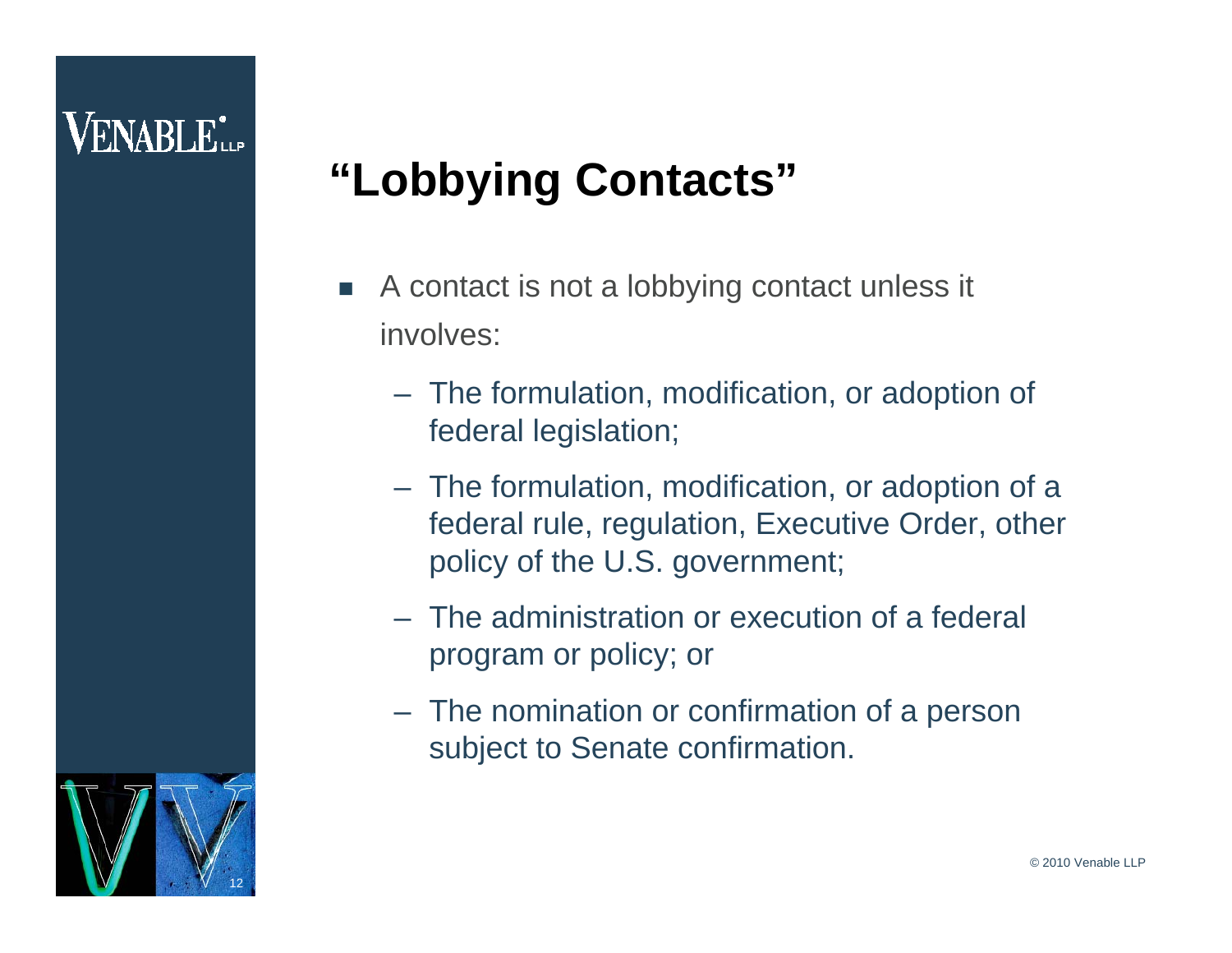### **Exceptions to Definition of "Lobbying Contacts"**

- L. Administrative requests (e.g., requests for meeting);
- $\overline{\phantom{a}}$ Testimony given before a congressional committee;
- F Speeches or articles made available to the public;
- L. Information provided in writing in response to a request by a covered official;
- $\mathcal{L}_{\mathcal{A}}$ Information required by subpoena, CID, etc.
- T. Communications in response to a Federal Register notice (e.g., comments to proposed rulemaking);
- Written comments filed in the course of a public meeting;
- **T** Any communication made on the record in a public proceeding; and
- F Petitions for agency action made in writing and part of the record.

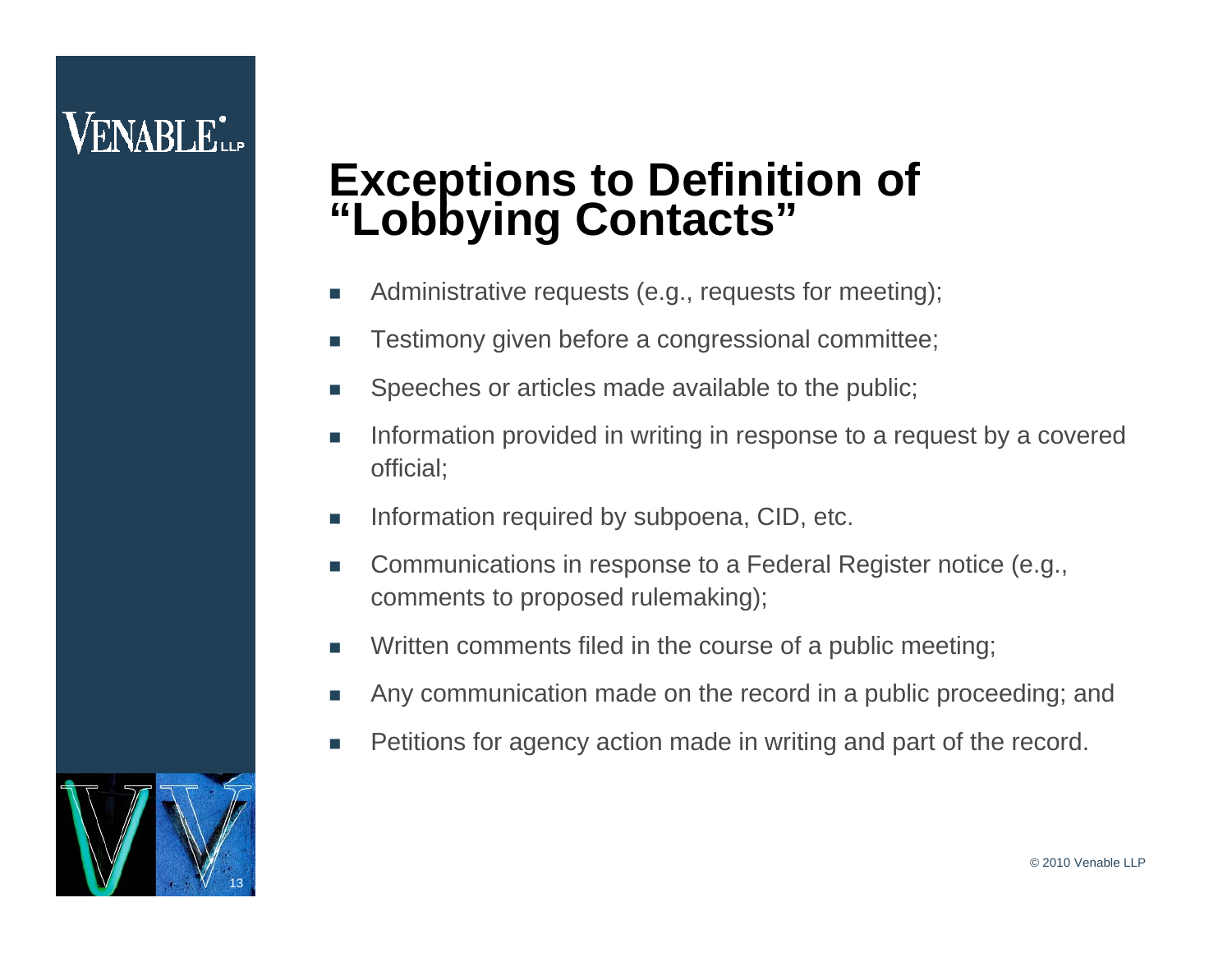### **Reporting Expenses Under the LDA**

- $\mathcal{L}_{\mathcal{A}}$  The LDA permits organizations to track and disclose lobbying expenses on their LDA reports using *either* the LDA's definition of lobbying *or* the Tax Code's.
- П Reasons to use Tax Code definition:
	- avoids the need to keep two sets of records for tracking lobbying expenses.
- П Reasons to use LDA definition:
	- LDA definition is narrower because it does not include state lobbying or grassroots activity;
	- LDA method allows organization to report lower, more accurate estimate of federal lobbying expenditures.